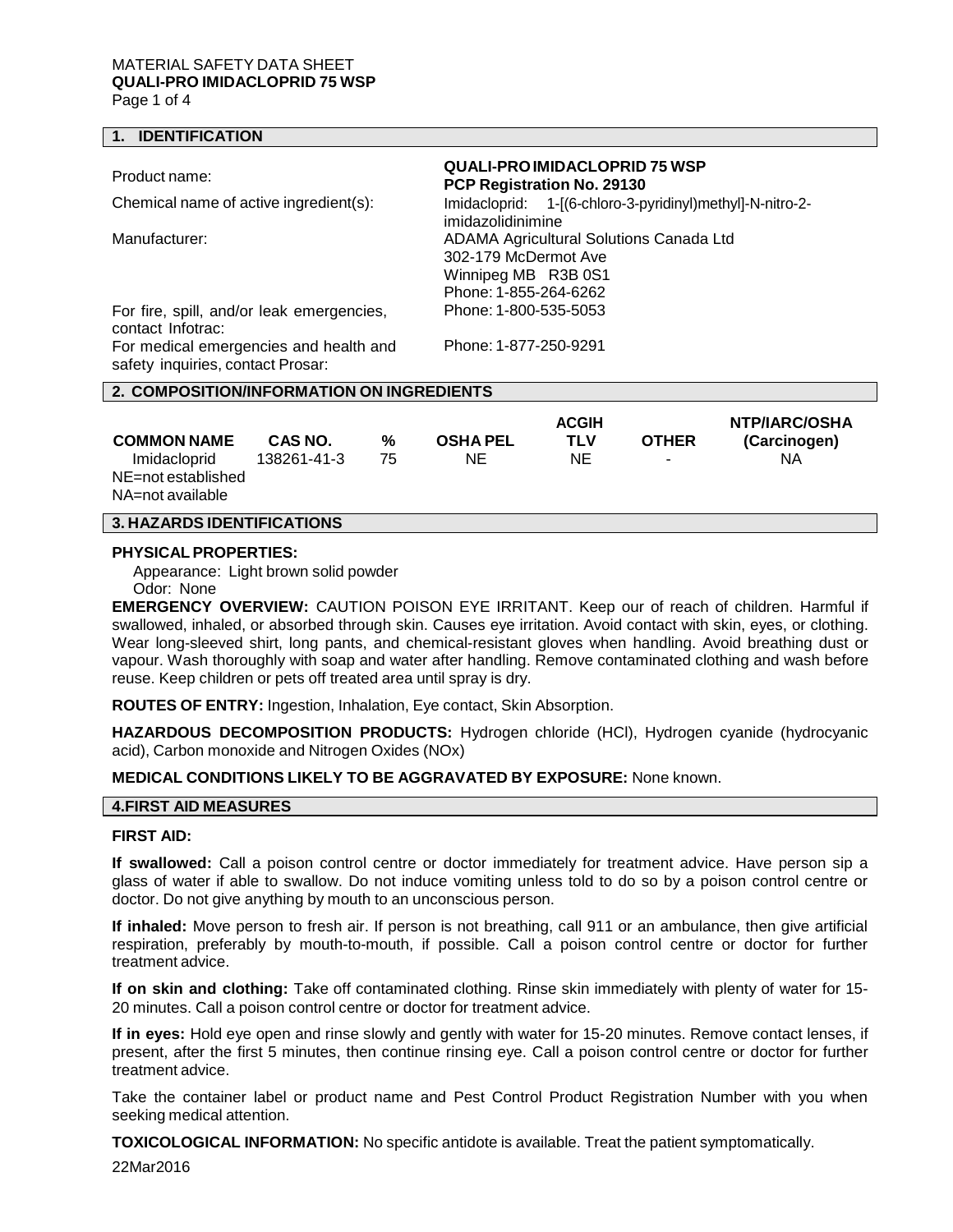#### MATERIAL SAFETY DATA SHEET **QUALI-PRO IMIDACLOPRID 75 WSP** Page 2 of 4

# **5. FIRE FIGHTING MEASURES**

#### **FLASH POINT:** Not applicable

**FLAMMABLE LIMITS:** LFL\UFL: NA

**EXTINGUISHING MEDIA:** Water, Carbon dioxide (CO2), Foam, Dry chemical.

**HAZARDOUS DECOMPOSITION PRODUCTS:** Hydrogen chloride (HCl), Hydrogen cyanide (hydrocyanic acid), Carbon monoxide and Nitrogen Oxides (NOx).

**FIRE-FIGHTING PROCEDURES:** Keep out of smoke. Fight fire from upwind position. Cool closed containers exposed to fire with water spray. Dike area to prevent runoff and contamination of water sources. Equipment or materials involved in pesticide fires may become contaminated.

**FIREFIGHTING EQUIPMENT:** Self-contained breathing apparatus with full protective clothing.

# **6. ACCIDENTAL RELEASE MEASURES**

**GENERAL AND DISPOSAL:** Use proper protective equipment to minimize personal exposure (see Section 8). Sweep up spilled material. Place in a container for disposal.

**ACTION TO TAKE FOR SPILLS/LEAKS:** Isolate area and keep unauthorized people away. Avoid dust formation. Avoid breathing dust. Avoid contact with skin. Use recommended protective equipment while carefully sweeping up spilled material. Place in an approved chemical waste container for disposal. Scrub contaminated area with soap and water. Rinse with water. Use dry absorbent material such as clay granules to absorb and collect wash solution for proper disposal. Contaminated soil may have to be removed and disposed. Do not allow material to enter streams, sewers, or other waterways.

## **7. HANDLING AND STORAGE**

Do not contaminate water, food, or feed by storage or disposal.

**PRECAUTIONS TO BE TAKEN IN HANDLING:** Handle and open container in a manner as to prevent spillage.

**PRECAUTIONS TO BE TAKEN IN STORAGE**: Store in a cool, dry place and in such a manner as to prevent cross contamination with other pesticides, fertilizers, food, and feed. Store in original container and out of the reach of children, preferably in a locked storage area.

**STORAGE TEMPERATURE (MIN/MAX):** The 30-day storage temperature average must not exceed 38°C  $(100^{\circ}F).$ 

#### **8. EXPOSURE CONTROLS/PERSONAL PROTECTION**

**THE FOLLOWING RECOMMENDATIONS FOR EXPOSURE CONTROLS/PERSONAL PROTECTION ARE INTENDED FOR THE MANUFACTURE, FORMULATION, PACKAGING AND USE OF THIS PRODUCT.**

# **FOR COMMERCIAL APPLICATIONS AND/OR ON-FARM APPLICATIONS CONSULT THE PRODUCT LABEL.**

- Tightly fitting safety goggles
- Long-sleeved shirt and long pants
- Chemical resistant nitrile rubber gloves
- Shoes plus socks
- When respirators are required, select NIOSH approved equipment based on actual or potential airborne concentrations and in accordance with the appropriate regulatory standards and/or industry recommendations.

Follow manufacturer's instructions for cleaning/ maintaining personal protective equipment, PPE. If no such instructions for washables, use detergent and hot water. Keep and wash PPE separately from other laundry.

#### **EXPOSURE GUIDELINES:** Refer to Section 2.

**ENGINEERING CONTROLS:** Use adequate ventilation to minimize airborne concentrations of this material.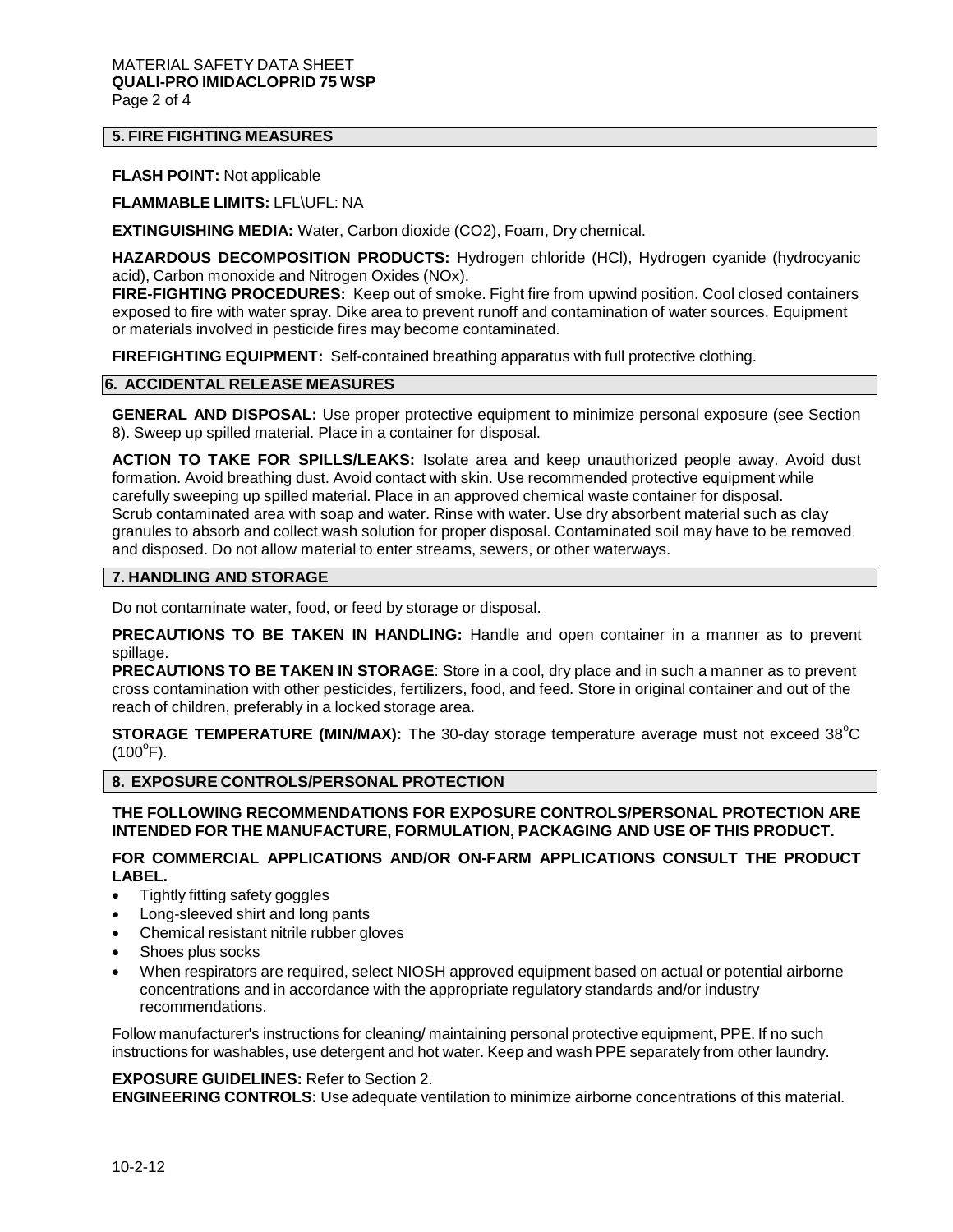#### MATERIAL SAFETY DATA SHEET **QUALI-PRO IMIDACLOPRID 75 WSP** Page 3 of 4

# **9. PHYSICAL AND CHEMICAL PROPERTIES**

**APPEARANCE:** Light brown **PHYSICAL STATE:** Solid powder **ODOR:** None **FLASH POINT:** Not applicable **BULK DENSITY:** 30 lbs/cu. ft. **pH:** 6-8 (1% suspension in distilled water) **WATER SOLUBILITY:** Dispersible

## **10. STABILITY AND REACTIVITY**

**STABILITY:** Stable but may decompose if heated. **MATERIALS TO AVOID:** None known. **HAZARDOUS POLYMERIZATION:** Will not occur. **INSTABILITY CONDITIONS:** Extreme temperatures.

# **11. TOXICOLOGICAL INFORMATION**

# **ACUTE TOXICITY/IRRITATION STUDIES (FINISHED PRODUCT):**

Acute Oral LD50 (Rat): 2,591 mg/kg(male rat); 1,858 mg/kg (female rat) Acute Dermal LD50 (Rat):  $> 2,000$  mg/kg Acute Inhalation LC50 (Rat):  $>2.65$  mg/L (4 h) (male rat); 2.75 mg/L (4 h) (female rat) Eye Irritation (Rabbit): Mildly irritating Dermal Irritation (Rabbit): Slightly irritating Dermal Sensitization (Guinea Pig): Not a sensitizer

**CHRONIC TOXICITY:** In chronic dietary studies in rats and dogs exposed to imidacloprid, the target organs were the thyroid and/or liver.

# **REPRODUCTIVE AND DEVELOPMENTAL TOXICITY:**

**REPRODUCTIVE:** In two-generation reproduction study in rats, imidacloprid was not a primary reproductive toxicant. Offspring exhibited reduced body weights at the high dose and in conjunction with material toxicity.

**NEUROTOXICITY:** In acute and subchronic neurotoxicity screening studies in rats, imidacloprid produce slight neurobehavioral effects in each study at the highest dose tested. There were no correlating morphological changes observed in the neural tissues.

**MUTAGENICITY:** The imidacloprid mutagenicity studies, taken collectively, demonstrate that the active ingredient is not genotoxic or mutagenic.

# **12. ECOLOGICAL INFORMATION**

**ENVIRONMENTAL HAZARDS**: Do not apply within 30 metres of environmentally sensitive areas such as lakes, streams, rivers or other aquatic systems. Do not apply to terrains where there is a potential for surface run-off to enter aquatic systems.

Do not mix, load or clean equipment within 30 metres of wellheads or aquatic systems. Do not contaminate water when disposing of equipment washwaters.

This product is highly toxic to bees exposed to direct treatment or residues on blooming crops or weeds. Do not apply this product or allow it to drift to blooming crops or weeds if bees are visiting the treatment area.

This product is highly toxic to aquatic invertebrates. Apply this product only in accordance with this label.

#### **13. DISPOSAL CONSIDERATIONS**

## **END USERS MUST DISPOSE OF ANY UNUSED PRODUCT AS PER THE LABEL RECOMMENDATIONS.**

**PESTICIDE DISPOSAL:** For information on disposal of unused, unwanted product, contact the manufacturer or the provincial regulatory agency. Contact the manufacturer and the provincial regulatory agency in case of a spill, and for clean-up of spills.

22Mar2016 **CONTAINER DISPOSAL:** Thoroughly empty the contents of the container into the application device. Follow provincial instructions for any required additional cleaning of the container prior to its disposal. Make the